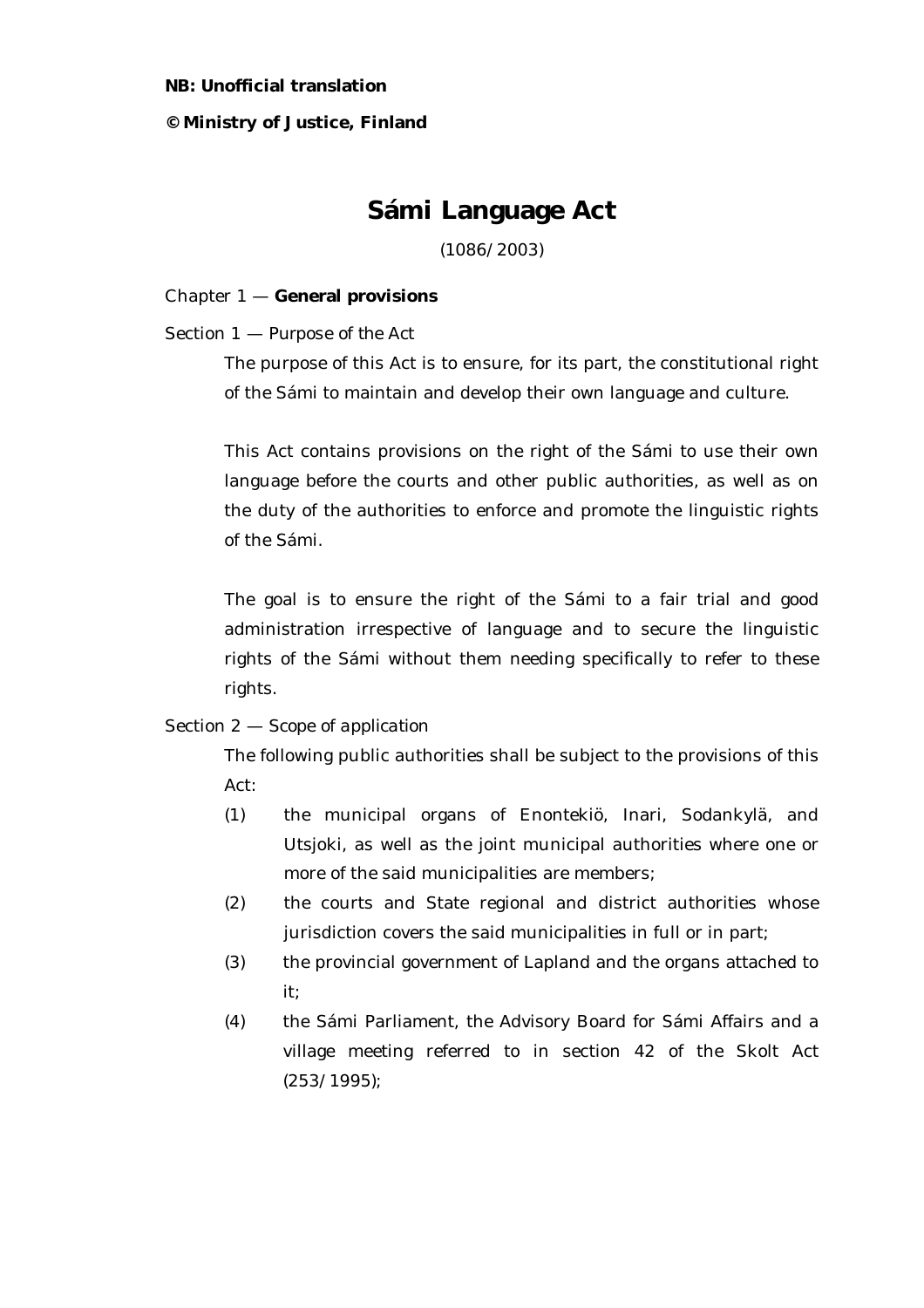- (5) the Chancellor of Justice of the Government and the Parliamentary Ombudsman;
- (6) the Consumer Ombudsman and the Consumer Complaints Board, the Ombudsman for Equality and the Council for Equality, the Data Protection Ombudsman and the Data Protection Board, and the Ombudsman for Minorities;
- (7) the Social Insurance Institution and Farmers' Social Insurance Institution; and
- (8) the State administrative authorities that hear appeals against decisions of administrative authorities referred to above.

This Act applies also to administrative procedure under the Reindeer Husbandry Act (848/1990) and the Reindeer Husbandry Decree (883/1990) in the State authorities and herding cooperatives whose jurisdiction covers the Sámi homeland in full or in part, as well as in the Reindeer Herders' Association.

Sections 17 and 18 contain provisions on the application of this Act on State enterprises, companies and private entities; section 30 contains provisions on the application of this Act on ecclesiastical authorities.

The special provisions applicable in the Sámi homeland appear in chapter 3.

## Section 3 — *Definitions*

For the purposes of this Act:

- (1) the *Sámi language* is defined as the languages of Inari Sámi, Skolt Sámi or Northern Sámi, depending on the language used or the main target population;
- (2) a *Sámi* is defined as a Sámi individual as referred to in section 3 of the Act on the Sámi Parliament (974/1995; *laki saamelaiskäräjistä*);
- (3) the *Sámi homeland* is defined as the Sámi homeland referred to in section 4 of the Act on the Sámi Parliament; and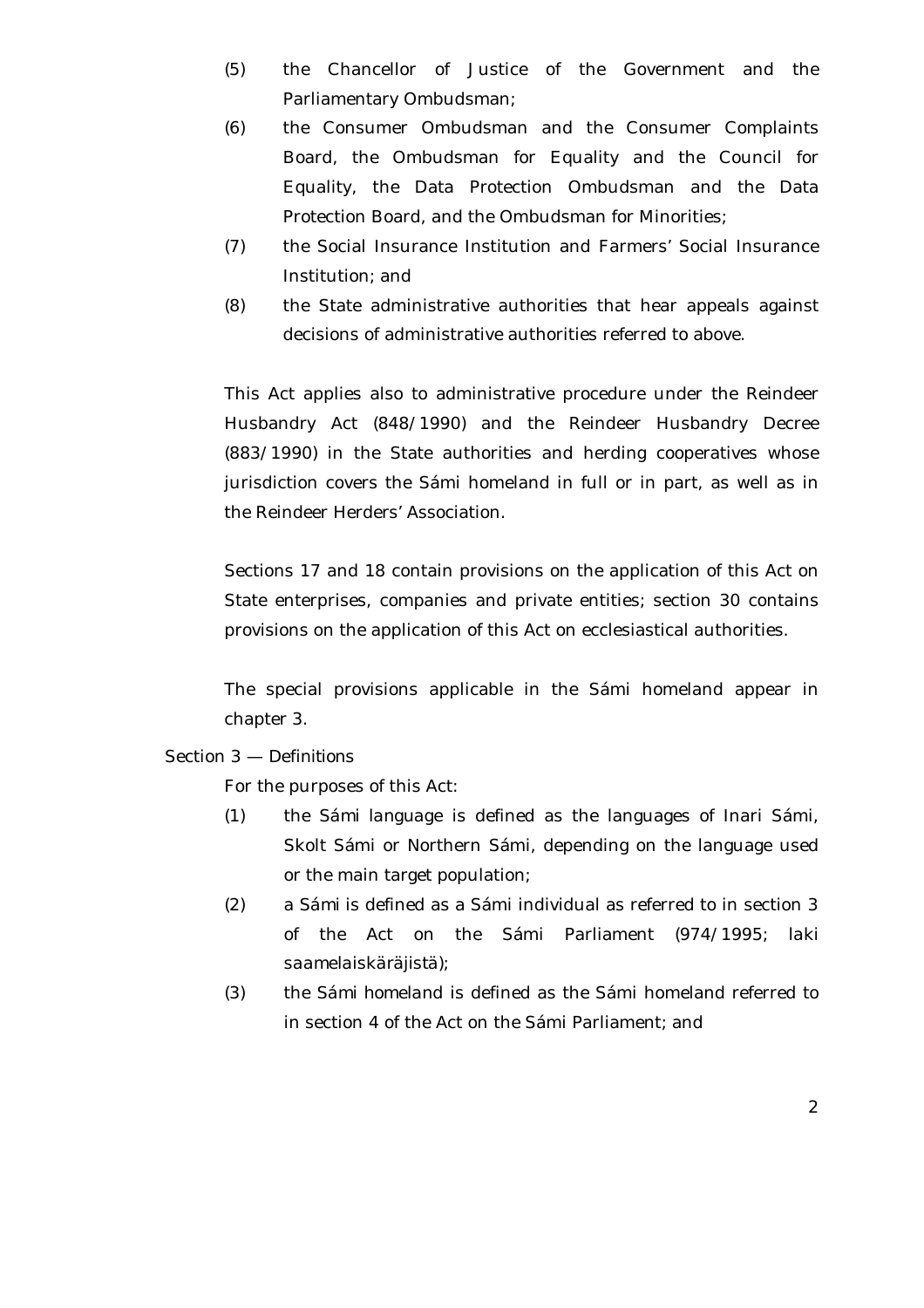(4) an *authority* is defined as a court and another public authority, a herding cooperative and the Reindeer Herders' Association, as referred to in section 2, subsections 1 and 2.

## Chapter 2 — **Linguistic rights**

Section 4 — *Right of the Sámi to use the Sámi language before the authorities* A Sámi has the right to use the Sámi language, in his or her own matter or in a matter where he or she is being heard, before any authority referred to in this Act.

An authority must not restrict or refuse to enforce the linguistic rights provided in this Act on the grounds that the Sámi knows also some other language, such as Finnish or Swedish.

Section 5 — *Linguistic rights of a legal person before the authorities*

A corporation and a foundation whose language of record is Sámi has the right to use its language of record before the authorities; the provisions in section 4 on the right of a Sámi to use the Sámi language apply, in so far as appropriate, to this right.

Correspondingly, an educational institution whose language of instruction is Sámi has the right to use the Sámi language as provided in subsection 1.

Section 6 — *Use of the Sámi language in representative bodies*

The Sámi members of the representative bodies of the municipalities of Enontekiö, Inari, Sodankylä and Utsjoki have the right to use the Sámi language in meetings and in written statements to be appended to the record. The same provision applies to the Sámi members of State Boards, Commissions, working groups and corresponding multimember bodies in the Sámi homeland and, when matters of special concern to the Sámi are being discussed, also outside the Sámi homeland. Correspondingly, a Sámi participating in a meeting of the Reindeer Herders' Association or its committee has the right to use the Sámi language in the meeting.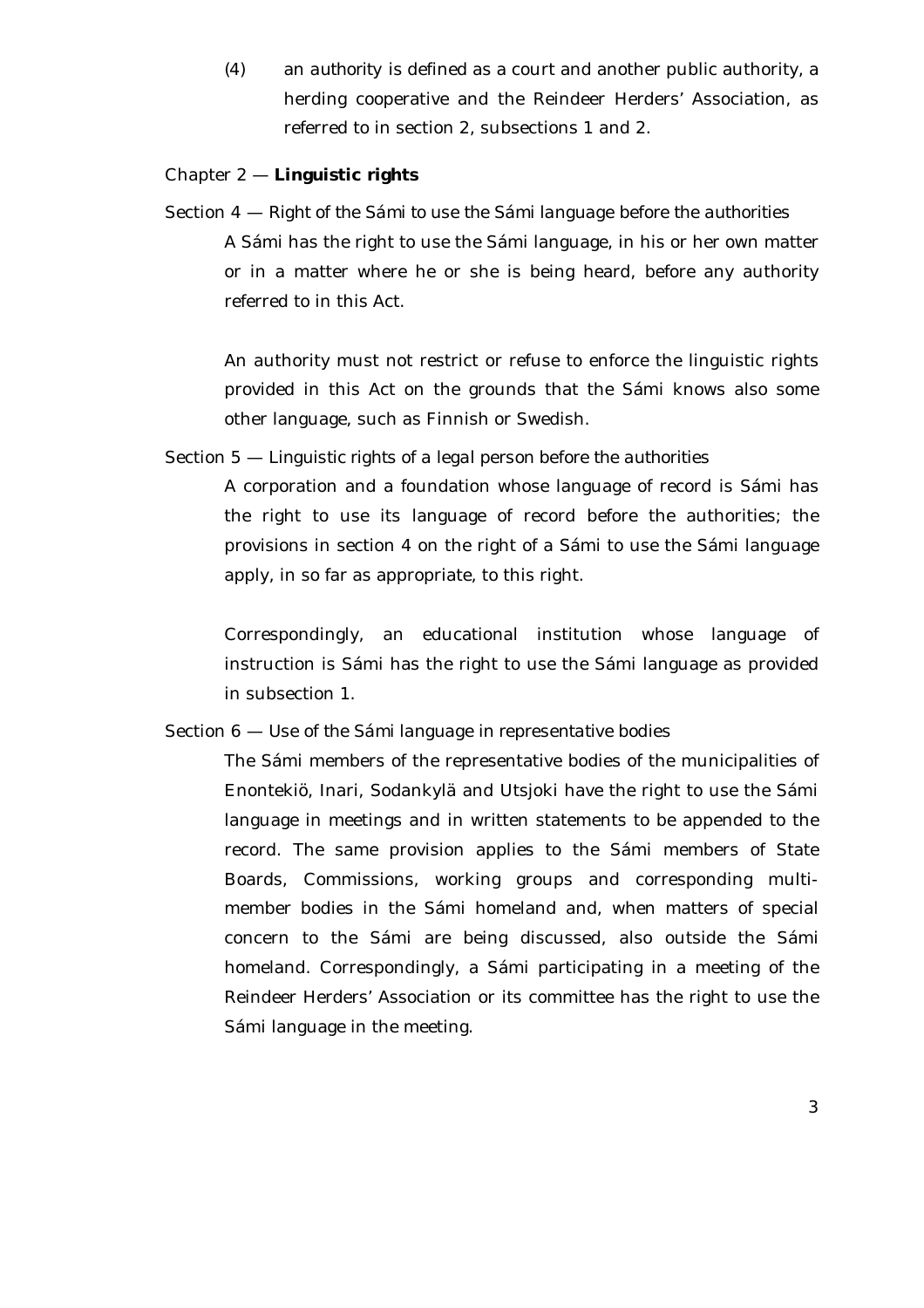When necessary, interpretation shall be arranged for a meeting referred to above in this section.

Section 7 — *Right to declare Sámi as mother tongue in the Population Register* A Sámi resident in Finland in accordance with the Municipality of Residence Act (201/1994) has the right to declare Sámi as his or her mother tongue for purposes of the Population Register.

## Section 8 — *Official communications*

An authority shall use also the Sámi language in its communications addressed to the public.

Official advertisements, notices and promulgations and other information releases to the public, as well as signs and forms intended for use by the public, with their instructions, shall in the Sámi homeland be prepared and issued also in the Sámi language.

However, the official notices and notifications issued by a District Court, a judge, the State District Office, a department of the same, an independent Office in a State District, or an official of one of the same in a matter pertaining to an individual interest may on discretion be issued solely in the Finnish language, if the use of the Sámi language is manifestly unnecessary.

In State authorities other than those referred to in section 2, subsections 1 and 2, the advertisements, notices, promulgations, information releases and forms with instructions, as referred to in subsection 1, shall be prepared and issued also in the Sámi language when they mainly concern the Sámi or when there otherwise is a special reason for the same.

The notification cards prepared for elections and referenda shall not be prepared in the Sámi language, except for the cards referred to in section 24 of the Act on the Sámi Parliament.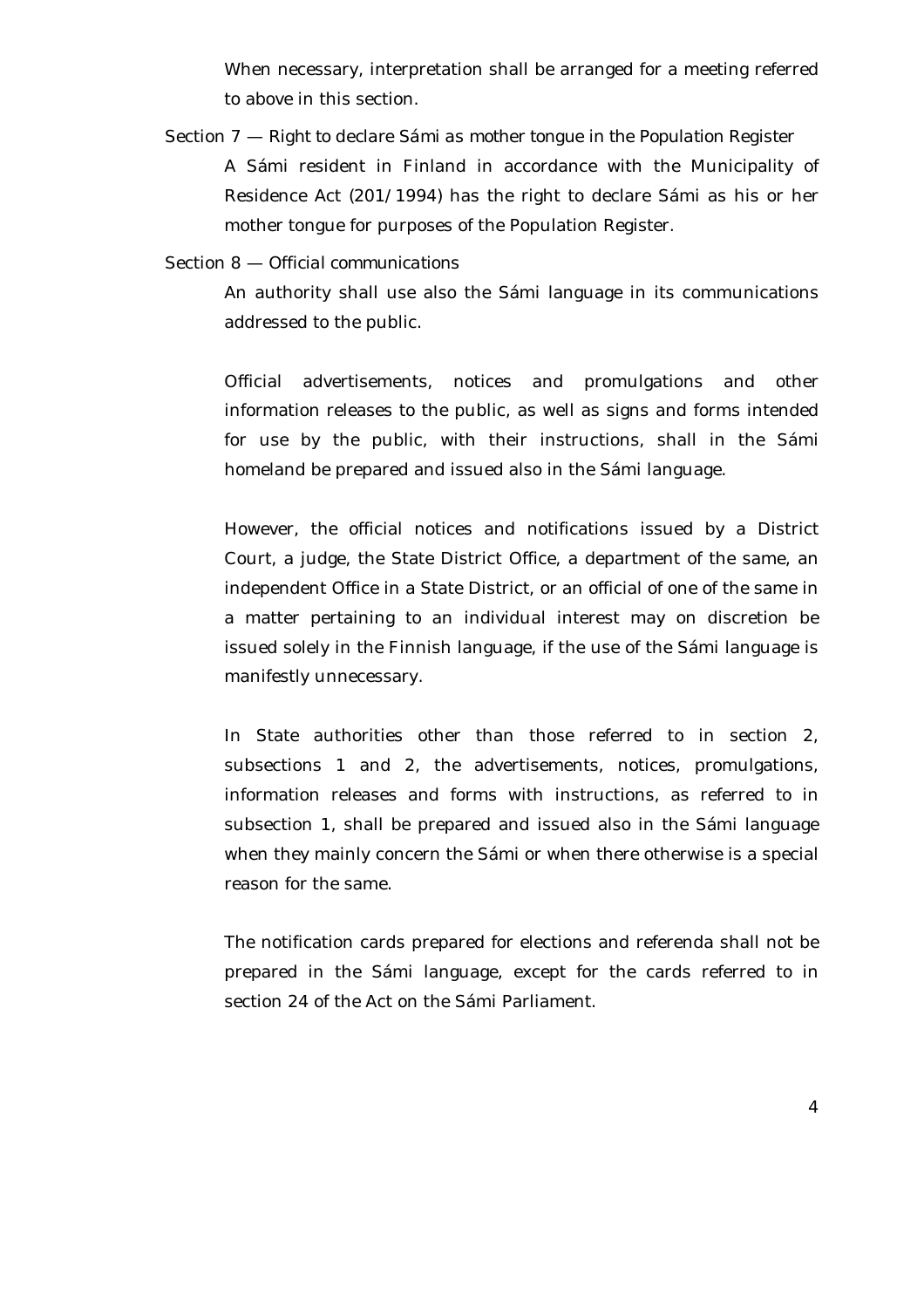## Section 9 — *Acts, other statutes, legislative proposals and reports*

Acts of primary concern to the Sámi, as well as other such statutes, treaties and other instruments and notifications published in the Statute Book of Finland, shall on the decision of the Government or the pertinent Ministry be published also as a Sámi translation. The same provision applies to orders, guidelines, decisions and notifications published in the document series of a Ministry or another State authority.

Legislative proposals and reports or their summaries prepared and issued by a Ministry or a State Commission, working group or a corresponding body shall on the decision of the Ministry be published also in the Sámi language, if they are of primary concern to the Sámi or if there otherwise is a special reason for the same.

Section 10 — *Use of the Sámi language as the working language of an authority* An authority whose activities concern solely the Sámi may use the Sámi language as a working language in parallel with Finnish.

## Chapter 3 — **Provisions applicable in the Sámi homeland**

Section 11 — *Special duties*

The authorities referred to above in section 2, subsection 1, shall in the offices and other premises located in the Sámi homeland also observe the provisions in sections 12–16.

Section 12 — *Right to use the Sámi language before the authorities*

When dealing with the authorities, a Sámi has the right to use the Sámi or the Finnish language, as he or she may choose. The Language Act (423/2003) contains provisions on the right to use the Swedish language.

A Sámi has the same right before State authorities also outside the Sámi homeland, when these authorities are hearing appeals against decisions of authorities within the Sámi homeland.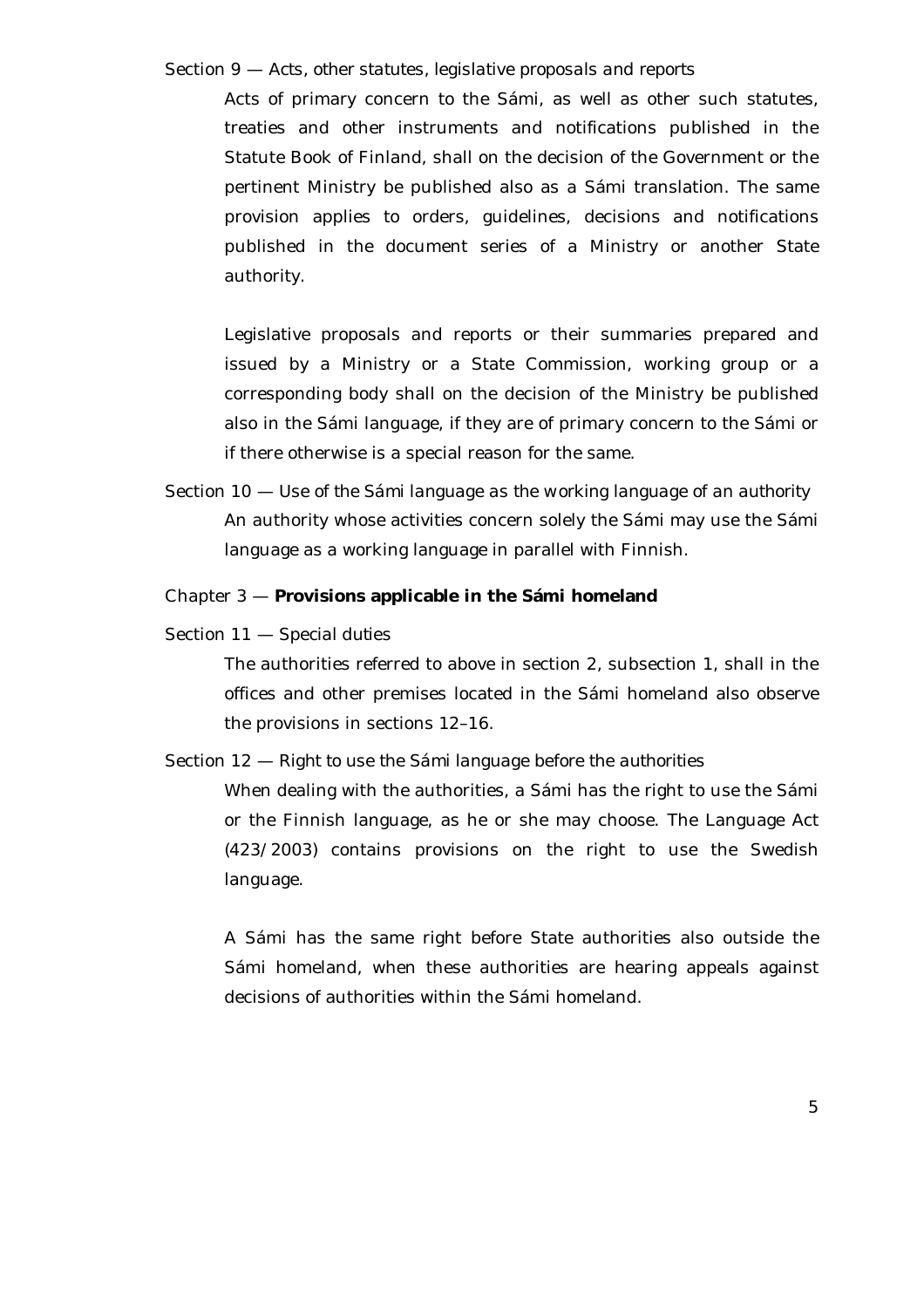## Section 13 — *Right to receive documents containing a decision and other documents in the Sámi language*

A Sámi party to a matter shall on request be issued with an application for a summons, a judgment, a decision, a record or another document in the Sámi language in so far as the matter concerns his or her rights, interests or obligations, except where the document is manifestly irrelevant to the resolution of the matter. If a Sámi party to the matter has used the Sámi language, written or spoken, when contacting an authority dealing with the matter, the document containing a decision shall be issued in the Sámi language, to the same extent and under the same conditions, without the need for a separate request to this effect.

However, a document containing a decision shall be issued merely as an official translation into the Sámi language if there are several parties to the matter and they are not unanimous regarding the use of the Sámi language.

Section 14 — *Knowledge of the Sámi language and qualification requirements*

When recruiting, an authority shall see to it that the personnel in each office or other premises can provide customer service also in the Sámi language. In addition, the authority shall provide training or take other measures in order to ensure that the personnel have the knowledge of the Sámi language necessary for the performance of the functions of the authority.

Knowledge of the Sámi language may be required as a qualification for personnel of a State authority by Act or, on the basis of an Act, by a Government Decree or a Decree of the pertinent Ministry, and for personnel of a municipal authority as provided in the Municipalities Act (365/1995), unless such a qualification requirement already appears in an Act or a provision adopted on the basis of an Act. Knowledge of the Sámi language shall be considered a special merit also in the event that it has not been required as a qualification for the office, position or function in question.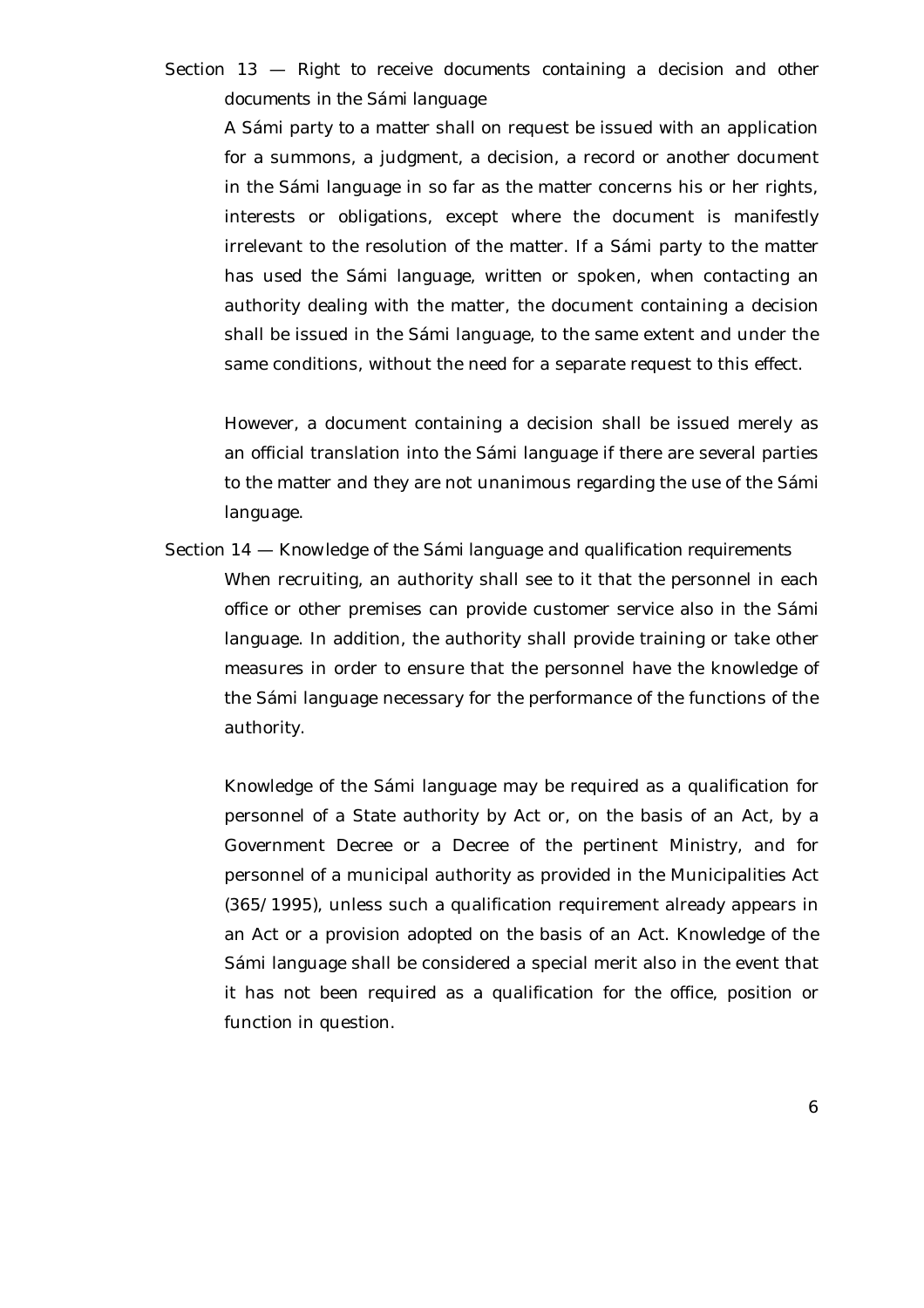The provisions of the Act on the Knowledge of Languages Required of Personnel in Public Bodies (424/2003) apply, in so far as appropriate, on the qualification requirements in the Sámi language. Knowledge of the Sámi language can be demonstrated by an examination referred to in the Act on Public Language Examinations (668/1994), by an examination passed in the context of studies, or by studies in an institution of tertiary education.

Section 15 — *Duty of the authorities to use the Sámi language*

In their notices, summonses and letters that are sent to a party or to a person who under law is to be informed of a pending matter or a matter about to become pending, the authorities shall, regardless of the language of proceedings, use the language of the recipient, if this is known or can reasonably be ascertained, or use both the Finnish and the Sámi language.

An authority shall use the Sámi language, without a separate request, when responding to written communications in the Sámi language.

The authorities shall also otherwise promote the use of the Sámi language in their activities.

Section 16 — *Use of the Sámi language in municipal documents*

In municipalities where the proportion of Sámi speakers in the population has on 1 January of the preceding year exceeded one third, the municipal organs shall use also the Sámi language in records and other documents not to be issued to private parties, but being of general concern. Also in other municipalities, the municipal organs shall use the Sámi language in such documents to the extent deemed necessary.

Section 17 — *State enterprises and State- or municipality-owned companies*

A State enterprise and a service-producing company in which the State or one or more of the municipalities referred to in section 2, subsection 1, paragraph 1, exert authority, shall in the Sámi homeland provide the linguistic service referred to in this Act and provide information to the public also in the Sámi language to the extent warranted by the nature and context of the activity and in a manner that cannot be deemed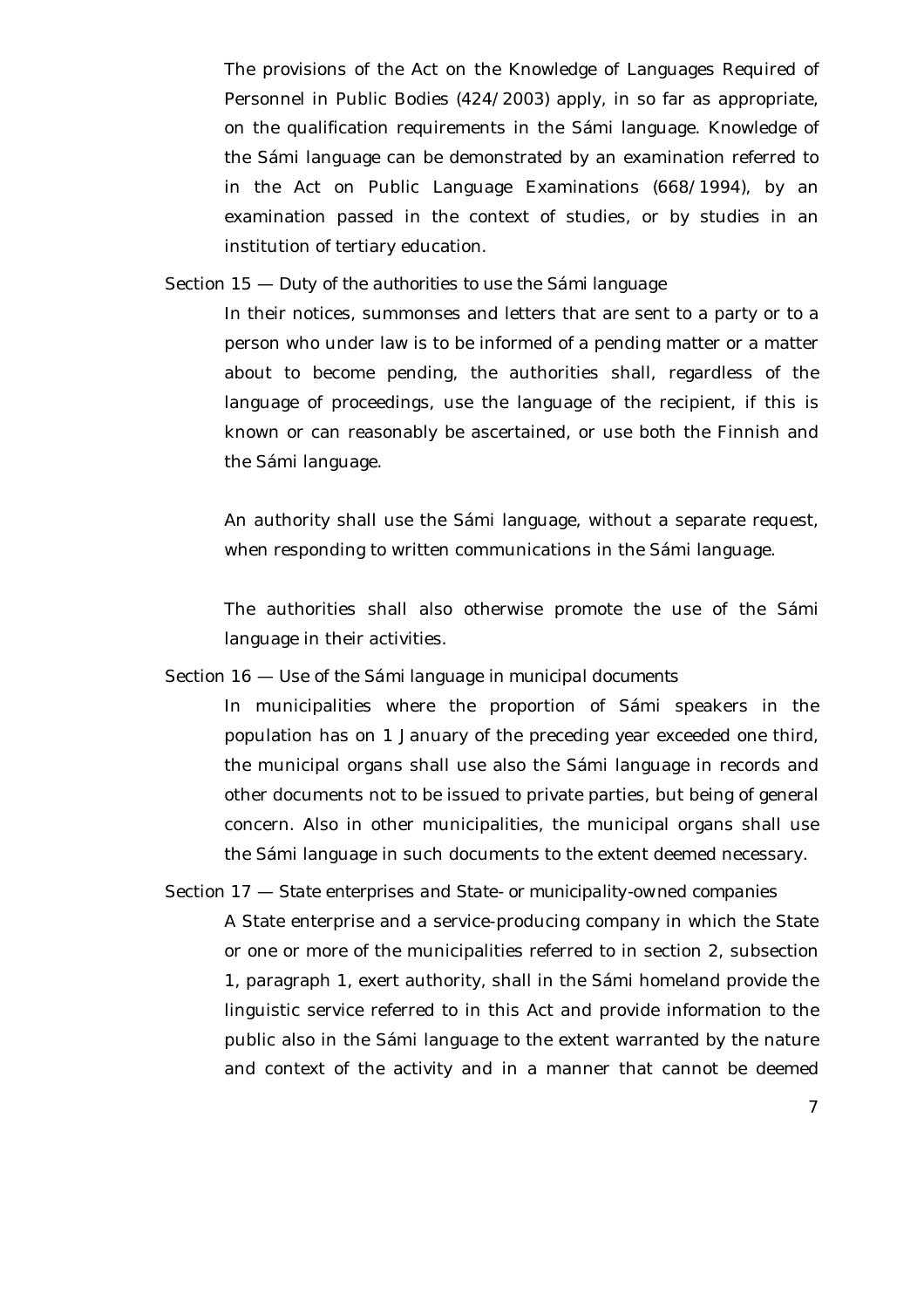unreasonable to the enterprise or company when assessed as a whole. What is provided in this Act regarding authorities applies also to a State enterprise that attends to a function of an authority.

Section 18 — *Obligation of a private entity to provide linguistic services*

If a public administrative function has by Act or on the basis of an Act been assigned to a private entity, the provisions of this Act on an authority apply to the entity when operating in the Sámi homeland. If the assignee of such a function in the Sámi homeland is determined by the decision or other measure of an authority or by contract between the assignee and the authority, the authority shall ensure that linguistic service is provided in the performance of the function as provided in this Act. The authority shall ensure the same also when assigning a task other than a public administrative function to a private entity in the Sámi homeland, if the standard of service required in this Act so necessitates.

### Chapter 4 — **Right to interpretation and translation**

Section 19 — *Right to interpretation*

When the Sámi language is being used in the oral hearing of a matter in accordance with this Act, the matter shall be assigned to an official with knowledge of the Sámi language. If the authority does not have an official with knowledge of the Sámi language to take care of the matter, the authority shall arrange for interpretation free of charge, or self see to the interpretation.

Section 20 — *Right to a translation of a document containing a decision or another document*

If an application for a summons, a judgment, a decision, a record or another document in an administrative matter, a matter of administrative judicial procedure, or a criminal matter has been drafted in Finnish or Swedish, the authority shall on request, free of charge, give a Sámi party to the matter an official translation into the Sámi language of such a document in so far as the matter relates to his or her rights, interests or obligations, except if the document is manifestly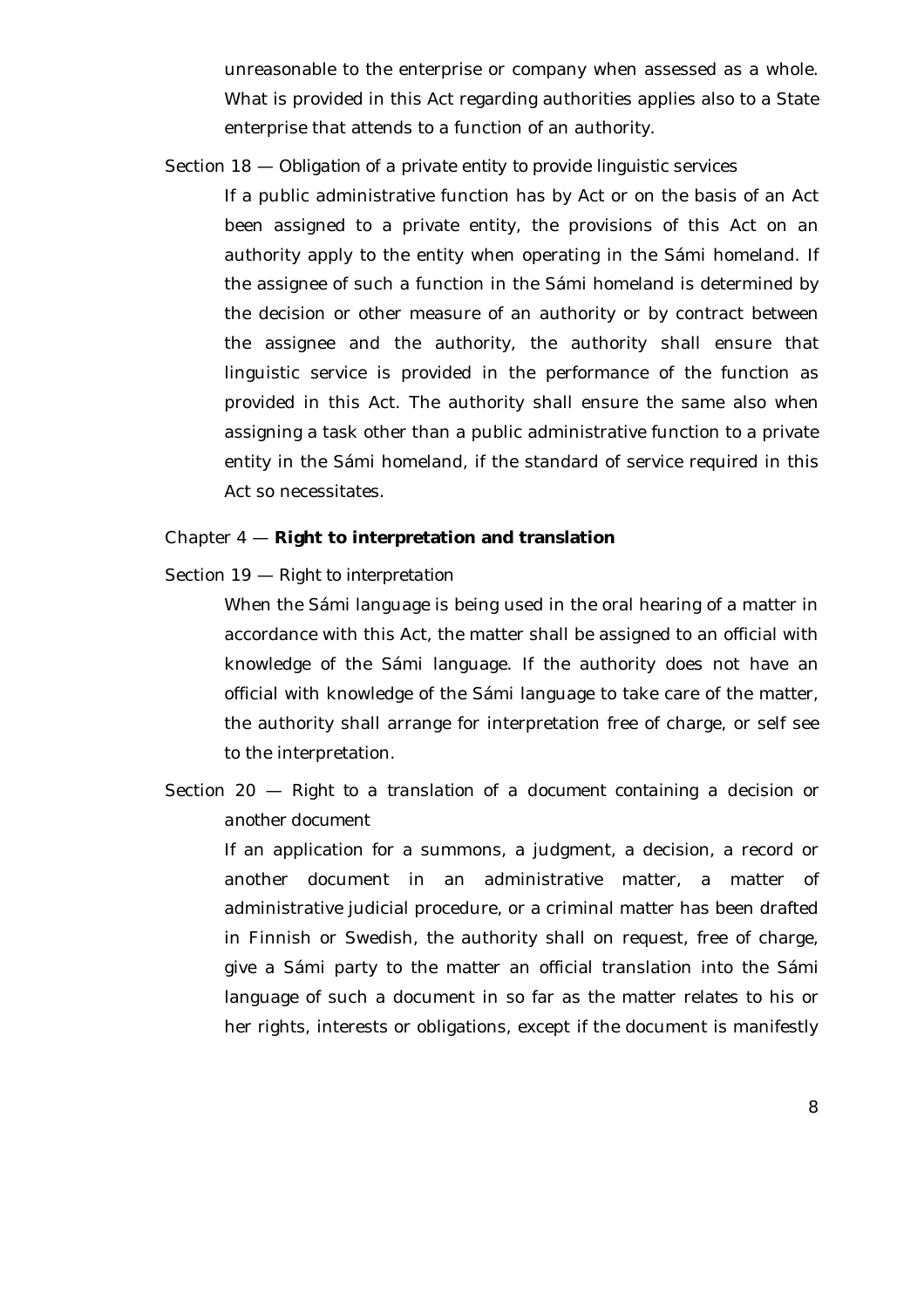irrelevant to the resolution of the matter. The translation shall be attached to the document containing a decision or other document.

If a translation error is noted in an official translation, the authority shall correct it unless its correction is manifestly unnecessary. In such a case the Sámi party shall be given the corrected document free of charge.

Section 21 — *Right to a translation from the Sámi Language Bureau*

An authority, which in accordance with this Act is to issue a document containing a decision as an official translation into the Sámi language or as a Sámi-language original, has the right to obtain the translation from the Sámi Language Bureau, unless the translation can conveniently be procured from other sources. The authority has the corresponding right to a translation into Finnish of a Sámi-language document addressed to it.

Section 22 — *Liability for the costs of translation and interpretation*

If a State authority is to give or issue a document containing a decision or another document to a party as a Sámi-language original or as a translation into the Sámi language, or make use of interpretation, the State shall bear the costs of drafting or translating the document or of the interpretation.

A municipality, a joint municipal authority, a diocese and a parish shall bear the costs of drafting or translating a document containing a decision or another document referred to in sections 4–6, 12, 13, 15, 16, and 30, and of interpretation.

## Section 23 — *Procuring a translation at the expense of the customer*

If a Sámi-language document has been delivered to an authority of the State, a municipality or a joint municipal authority or to an ecclesiastical authority even though the customer does not have the right to use the Sámi language before the authority, the authority shall, when necessary, hear the opinion of the customer and then procure a translation of the document into the language of the authority at the expense of the customer.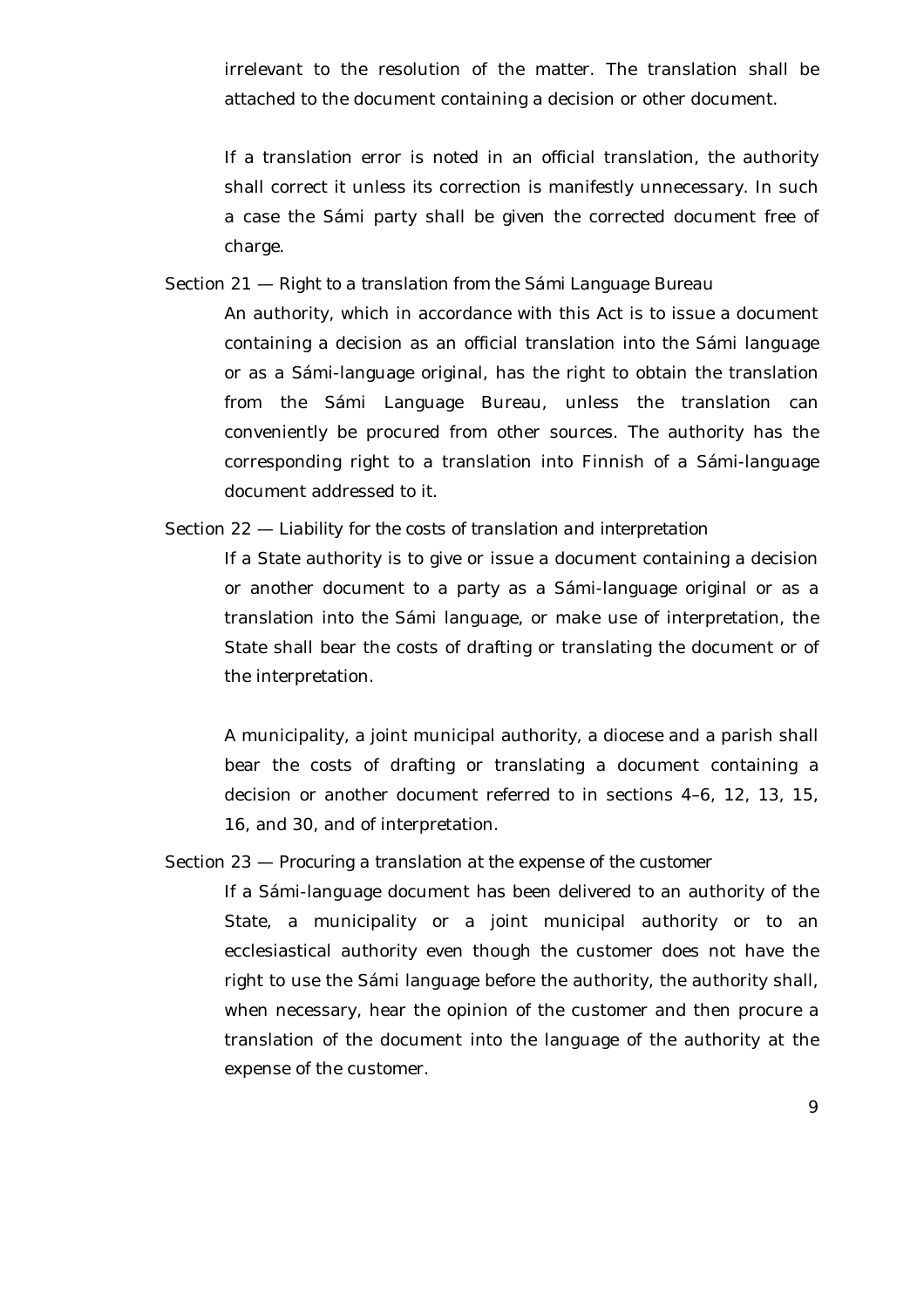#### Chapter 5 — **Measures to promote linguistic rights**

Section 24 — *The obligation of an authority to secure linguistic rights*

An authority shall in its activity and on its own ensure that the linguistic rights guaranteed in this Act are secured in practice. The authority shall show to the public that it provides service also in the Sámi language.

An authority may provide also better linguistic service than what is required in this Act.

Section 25 — *Paid leave of absence and liberty from work for studies in the Sámi language*

An official of a State authority referred to in section 2, subsection 1, whose jurisdiction lies completely within the Sámi homeland, has the right to paid leave of absence for studies towards a knowledge in the Sámi language necessary for the performance of the service, if the duration of his or her service with that authority has been at least one year. An employee of such an authority has the corresponding right to liberty from work for the same purpose.

A person in the service of a municipality or a joint municipal authority referred to in section 2, subsection 1, or of a State authority referred to in section 2, subsection 1, paragraphs 2 and 3, whose jurisdiction lies partially within the Sámi homeland, as well as a person in the service of the Reindeer Herders' Association, may be granted paid leave of absence or liberty from work for studies towards a knowledge in the Sámi language necessary for the performance of the service, if the duration of the service has been at least one year. Other conditions for the leave of absence or liberty from work may be laid down by a Government Decree.

It may be set as a condition for the leave of absence or liberty from work that the person enters into a written contract with the authority to the effect that he or she will remain in the service of the authority within the Sámi homeland for a given period, not to exceed one year, after the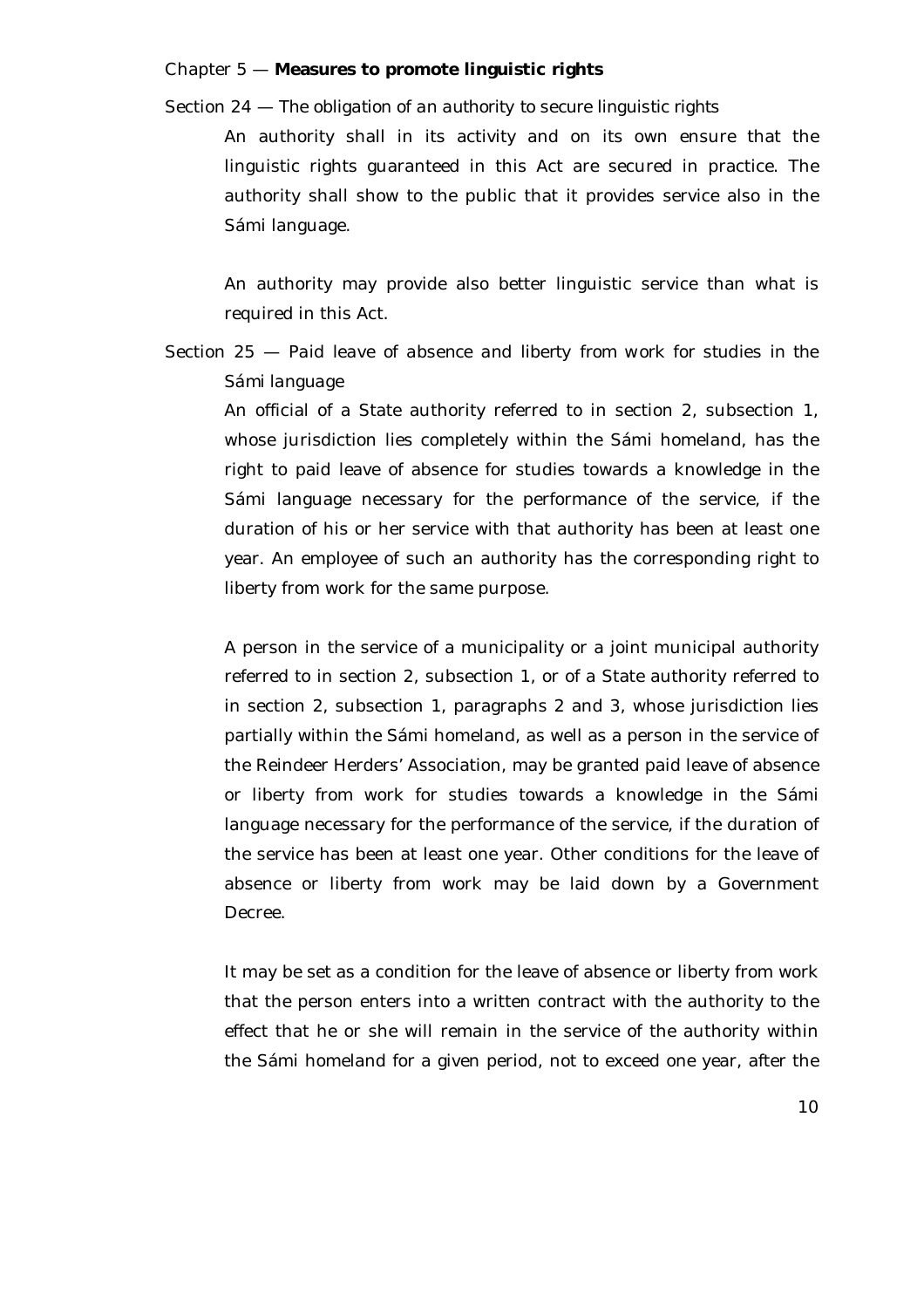end of the leave of absence or liberty from work. A term may be taken into the contract to the effect that the official must reimburse the authority with at most the amount of the direct costs of the language training, if the official during the contract period resigns or is given notice for a reason arising from him- or herself other than illness.

## Section 26 — *Sámi Language Bureau*

The Sámi Parliament shall have a Sámi Language Bureau for translation and for other tasks provided in this Act; the Bureau shall have its premises within the Sámi homeland.

More detailed provisions on the Sámi Language Bureau shall be issued by Government Decree.

## Section 27 — *Sámi language advisor*

The Provincial Government of Lapland and the State regional and district authorities in the Sámi homeland may have Sámi language advisors. The services of an advisor shall be free of charge to the customers.

## Section 28 — *Supervision and monitoring*

Each authority supervises application of this Act within its own area of operation.

The Sámi Parliament monitors the application of this Act and may issue recommendations in questions related to language legislation and take initiatives in order to rectify defects it has observed.

#### Section 29 — *Reporting*

For each term of the Parliament, the Sámi Language Bureau and the Sámi Language Council appointed by the Sámi Parliament shall issue a report on the application of the legislation on the Sámi language, on the enforcement of the linguistic rights of the Sámi and on the development of language conditions, as provided in greater detail by a Government Decree.

The Language Act contains provisions on the Government report on the application of language legislation.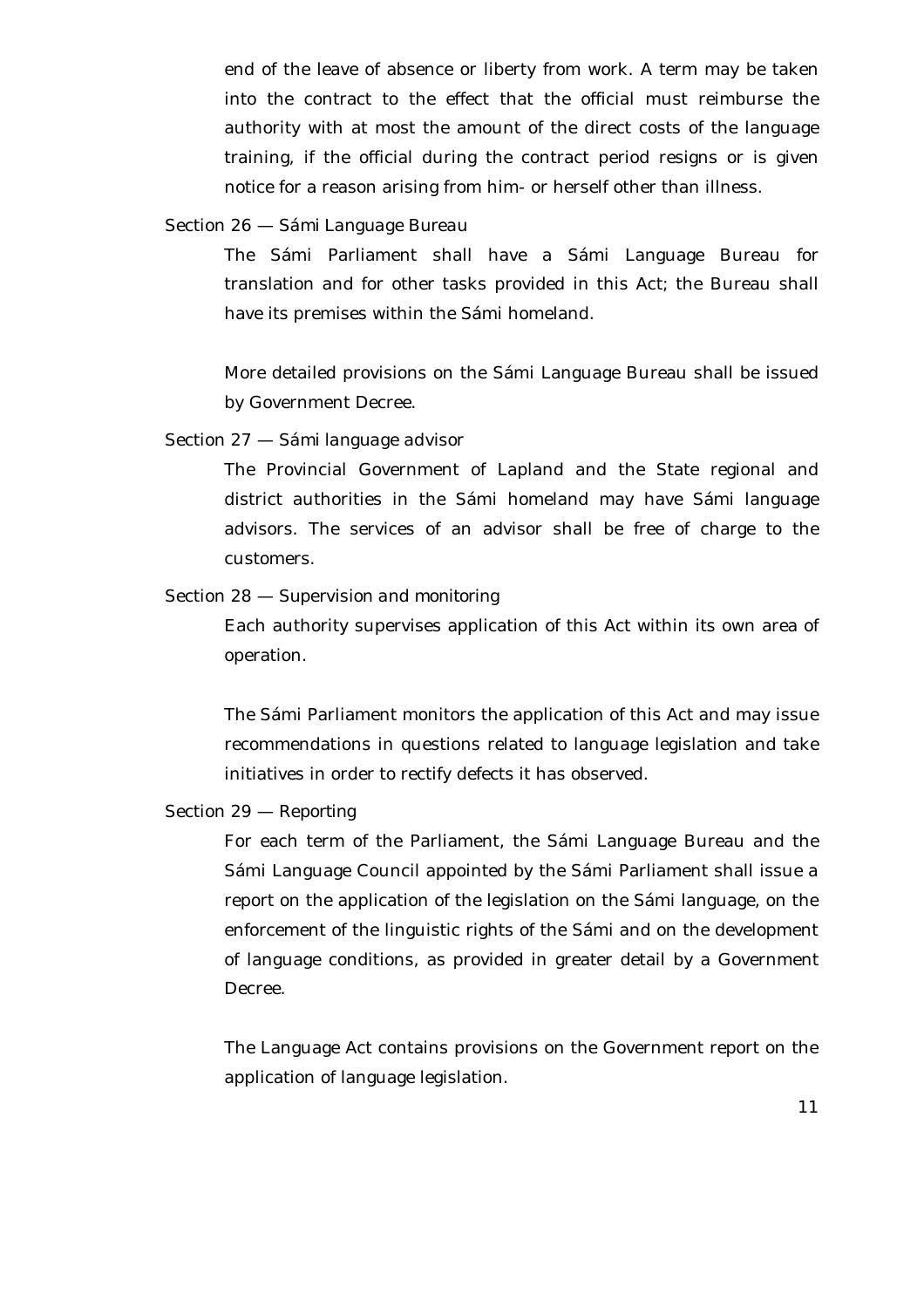#### Chapter 6 — **Miscellaneous provisions**

Section 30 — *Ecclesiastical authorities*

The provisions in this Act on the use of the Sámi language before State authorities apply also to the language of the parties and the language of documents containing a decision and other documents in the diocesan office of the Diocese of Oulu and in the offices of the parishes that fall completely or partially within the Sámi homeland, unless the matter is to be considered an internal church matter under the Church Act (1054/1993), as well as in the chancellery of the Orthodox Diocese of Oulu.

The provisions in sections 1, 4, 5, 8, 20, and 24 of this Act apply correspondingly to the Evangelical Lutheran parishes of Enontekiö, Inari, Utsjoki and Sodankylä, unless the matter is to be considered an internal church matter under the Church Act, as well as to the Orthodox parish of Lapland.

Section 31 — *State funding*

An appropriation shall be included in the State budget for purposes of State support to municipalities, parishes, herding cooperatives within the Sámi homeland and private entities referred to in section 18 for covering the specific additional costs of applying this Act.

Section 32 — *Status of the Sámi language in certain administrative contexts*

Separate provisions apply to the right of the Sámi to receive primary and lower secondary education in their mother tongue, to instruction in the Sámi language, and to the status of the Sámi language as a language of teaching, a discipline and a degree language.

The Act on Child Day-Care (36/1973) contains provisions on the right of the Sámi to receive day-care in their mother tongue.

The authorities referred to in section 2, subsection 1, shall observe the provisions of this Act in the application of the Act on the Status and Rights of Patients (785/1992) and the Act on the Status and Rights of Social Welfare Customers (812/2000).